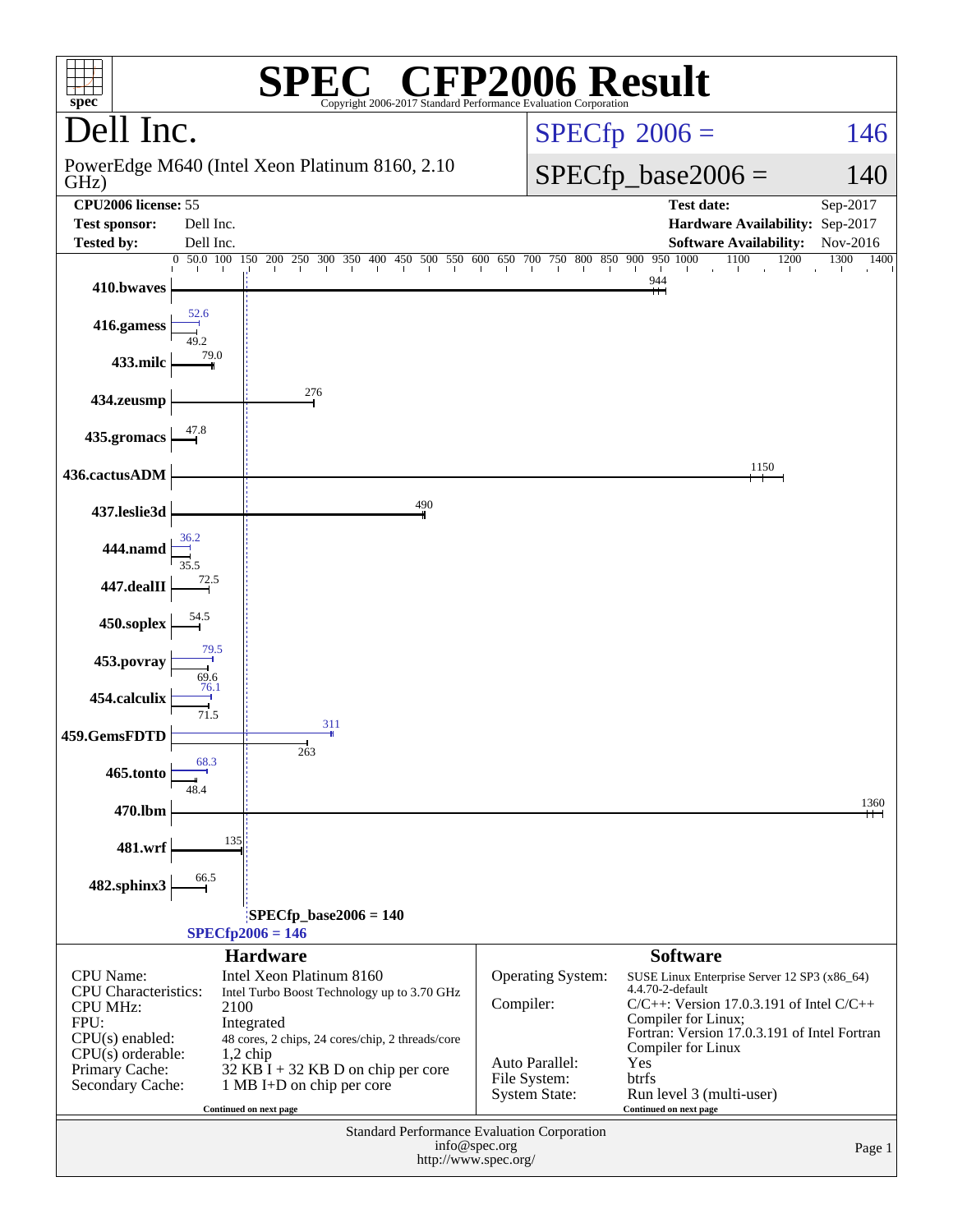

# Dell Inc.

GHz) PowerEdge M640 (Intel Xeon Platinum 8160, 2.10

| $SPECfp2006 =$ | 146 |
|----------------|-----|
|----------------|-----|

### $SPECfp\_base2006 = 140$

| <b>CPU2006 license: 55</b>                                                 |                                                                                                           |                                                            | <b>Test date:</b><br>$Sep-2017$             |
|----------------------------------------------------------------------------|-----------------------------------------------------------------------------------------------------------|------------------------------------------------------------|---------------------------------------------|
| <b>Test sponsor:</b>                                                       | Dell Inc.                                                                                                 |                                                            | Hardware Availability: Sep-2017             |
| <b>Tested by:</b>                                                          | Dell Inc.                                                                                                 |                                                            | <b>Software Availability:</b><br>$Nov-2016$ |
| L3 Cache:<br>Other Cache:<br>Memory:<br>Disk Subsystem:<br>Other Hardware: | 33 MB I+D on chip per chip<br>None<br>192 GB (12 x 16 GB 2Rx8 PC4-2666V-R)<br>1 x 960 GB SATA SSD<br>None | <b>Base Pointers:</b><br>Peak Pointers:<br>Other Software: | $64$ -bit<br>$32/64$ -bit<br>None           |

**[Results Table](http://www.spec.org/auto/cpu2006/Docs/result-fields.html#ResultsTable)**

| Results Table     |                                                                                                          |              |                |       |                |       |                |              |                |              |                |              |
|-------------------|----------------------------------------------------------------------------------------------------------|--------------|----------------|-------|----------------|-------|----------------|--------------|----------------|--------------|----------------|--------------|
|                   | <b>Base</b>                                                                                              |              |                |       |                |       | <b>Peak</b>    |              |                |              |                |              |
| <b>Benchmark</b>  | <b>Seconds</b>                                                                                           | <b>Ratio</b> | <b>Seconds</b> | Ratio | <b>Seconds</b> | Ratio | <b>Seconds</b> | <b>Ratio</b> | <b>Seconds</b> | <b>Ratio</b> | <b>Seconds</b> | <b>Ratio</b> |
| 410.bwaves        | 14.4                                                                                                     | 944          | 14.2           | 960   | 14.5           | 935   | 14.4           | 944          | 14.2           | 960          | 14.5           | 935          |
| 416.gamess        | 398                                                                                                      | 49.2         | 398            | 49.2  | 398            | 49.2  | 372            | 52.6         | 372            | 52.6         | 371            | 52.7         |
| $433$ .milc       | 116                                                                                                      | 79.0         | 118            | 77.5  | 111            | 82.5  | 116            | 79.0         | 118            | 77.5         | 111            | 82.5         |
| 434.zeusmp        | 32.9                                                                                                     | 277          | 33.1           | 275   | 33.0           | 276   | 32.9           | 277          | 33.1           | 275          | 33.0           | 276          |
| 435.gromacs       | 149                                                                                                      | 47.8         | 149            | 47.8  | 150            | 47.6  | 149            | 47.8         | 149            | 47.8         | 150            | 47.6         |
| 436.cactusADM     | 10.1                                                                                                     | 1190         | 10.4           | 1150  | 10.6           | 1120  | 10.1           | 1190         | 10.4           | 1150         | 10.6           | 1120         |
| 437.leslie3d      | 19.2                                                                                                     | 490          | 19.3           | 487   | 19.1           | 493   | 19.2           | 490          | 19.3           | 487          | 19.1           | 493          |
| 444.namd          | 226                                                                                                      | 35.5         | 226            | 35.5  | 226            | 35.5  | 222            | 36.2         | 222            | 36.2         | 222            | 36.2         |
| 447.dealII        | 158                                                                                                      | 72.5         | 158            | 72.2  | 156            | 73.2  | 158            | 72.5         | 158            | 72.2         | 156            | 73.2         |
| $450$ .soplex     | 156                                                                                                      | 53.5         | 153            | 54.5  | 152            | 54.8  | 156            | 53.5         | 153            | 54.5         | 152            | 54.8         |
| 453.povray        | 76.5                                                                                                     | 69.6         | 75.7           | 70.3  | 76.4           | 69.6  | 66.9           | 79.5         | 66.0           | 80.6         | 67.4           | 78.9         |
| 454.calculix      | 115                                                                                                      | 71.7         | 115            | 71.5  | 115            | 71.4  | 108            | 76.5         | 108            | 76.1         | 109            | 76.0         |
| 459.GemsFDTD      | 40.5                                                                                                     | 262          | 40.4           | 263   | 40.2           | 264   | 34.3           | 309          | 34.2           | 311          | 33.9           | 313          |
| 465.tonto         | 220                                                                                                      | 44.7         | 203            | 48.4  | 203            | 48.5  | 144            | 68.5         | 144            | 68.2         | <u>144</u>     | 68.3         |
| 470.1bm           | <b>10.1</b>                                                                                              | 1360         | 10.2           | 1350  | 9.95           | 1380  | <b>10.1</b>    | 1360         | 10.2           | 1350         | 9.95           | 1380         |
| 481.wrf           | 82.5                                                                                                     | 135          | 82.3           | 136   | 82.5           | 135   | 82.5           | 135          | 82.3           | 136          | 82.5           | <u>135</u>   |
| $482$ .sphinx $3$ | 293                                                                                                      | 66.5         | 291            | 66.9  | 295            | 66.1  | 293            | 66.5         | 291            | 66.9         | 295            | 66.1         |
|                   | Results appear in the order in which they were run. Bold underlined text indicates a median measurement. |              |                |       |                |       |                |              |                |              |                |              |

### **[Operating System Notes](http://www.spec.org/auto/cpu2006/Docs/result-fields.html#OperatingSystemNotes)**

Stack size set to unlimited using "ulimit -s unlimited"

### **[Platform Notes](http://www.spec.org/auto/cpu2006/Docs/result-fields.html#PlatformNotes)**

 BIOS settings: Sub NUMA Cluster disabled Virtualization Technology disabled System Profile set to Custom CPU Performance set to Maximum Performance C States set to Autonomous C1E disabled Energy Efficient Turbo disabled Uncore Frequency set to Dynamic Energy Efficiency Policy set to Performance Continued on next page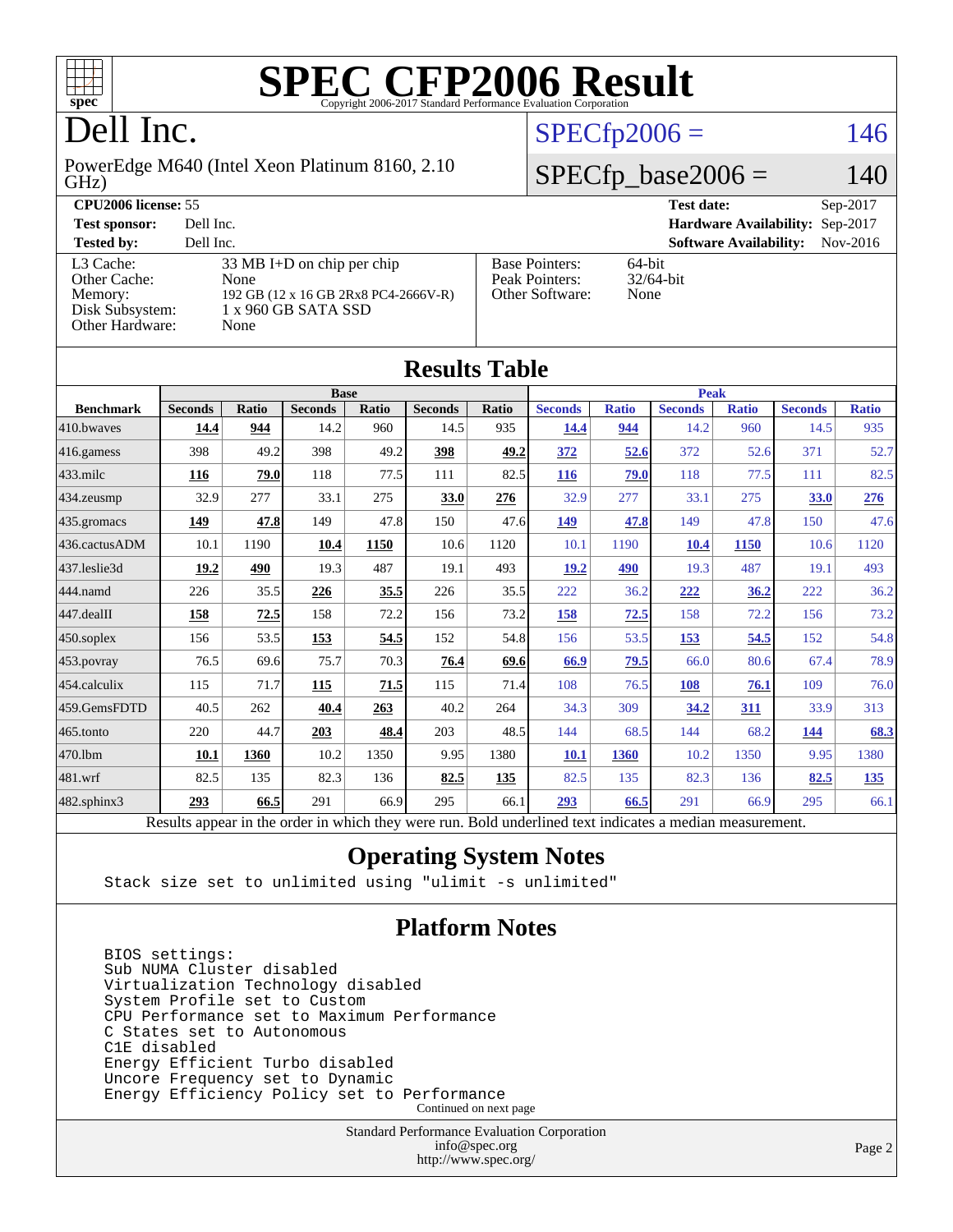

# Dell Inc.

GHz) PowerEdge M640 (Intel Xeon Platinum 8160, 2.10  $SPECTp2006 = 146$ 

### $SPECTp\_base2006 = 140$

**[CPU2006 license:](http://www.spec.org/auto/cpu2006/Docs/result-fields.html#CPU2006license)** 55 **[Test date:](http://www.spec.org/auto/cpu2006/Docs/result-fields.html#Testdate)** Sep-2017 **[Test sponsor:](http://www.spec.org/auto/cpu2006/Docs/result-fields.html#Testsponsor)** Dell Inc. **[Hardware Availability:](http://www.spec.org/auto/cpu2006/Docs/result-fields.html#HardwareAvailability)** Sep-2017 **[Tested by:](http://www.spec.org/auto/cpu2006/Docs/result-fields.html#Testedby)** Dell Inc. **[Software Availability:](http://www.spec.org/auto/cpu2006/Docs/result-fields.html#SoftwareAvailability)** Nov-2016

#### **[Platform Notes \(Continued\)](http://www.spec.org/auto/cpu2006/Docs/result-fields.html#PlatformNotes)**

Standard Performance Evaluation Corporation Memory Patrol Scrub disabled Logical Processor enabled CPU Interconnect Bus Link Power Management disabled PCI ASPM L1 Link Power Management disabled Sysinfo program /root/cpu2006-1.2\_ic17u3/config/sysinfo.rev6993 Revision 6993 of 2015-11-06 (b5e8d4b4eb51ed28d7f98696cbe290c1) running on linux-8d7c Tue Sep 12 05:41:44 2017 This section contains SUT (System Under Test) info as seen by some common utilities. To remove or add to this section, see: <http://www.spec.org/cpu2006/Docs/config.html#sysinfo> From /proc/cpuinfo model name : Intel(R) Xeon(R) Platinum 8160 CPU @ 2.10GHz 2 "physical id"s (chips) 96 "processors" cores, siblings (Caution: counting these is hw and system dependent. The following excerpts from /proc/cpuinfo might not be reliable. Use with caution.) cpu cores : 24 siblings : 48 physical 0: cores 0 1 2 3 4 5 8 9 10 11 12 13 16 17 18 19 20 21 24 25 26 27 28 29 physical 1: cores 0 1 2 3 4 5 8 9 10 11 12 13 16 17 18 19 20 21 24 25 26 27 28 29 cache size : 33792 KB From /proc/meminfo<br>MemTotal: 196682072 kB HugePages\_Total: 0 Hugepagesize: 2048 kB From /etc/\*release\* /etc/\*version\* SuSE-release: SUSE Linux Enterprise Server 12 (x86\_64) VERSION = 12 PATCHLEVEL = 3 # This file is deprecated and will be removed in a future service pack or release. # Please check /etc/os-release for details about this release. os-release: NAME="SLES" VERSION="12-SP3" VERSION\_ID="12.3" PRETTY\_NAME="SUSE Linux Enterprise Server 12 SP3" ID="sles" ANSI\_COLOR="0;32" CPE\_NAME="cpe:/o:suse:sles:12:sp3" uname -a: Linux linux-8d7c 4.4.70-2-default #1 SMP Wed Jun 7 15:12:06 UTC 2017 (4502c76) x86\_64 x86\_64 x86\_64 GNU/Linux Continued on next page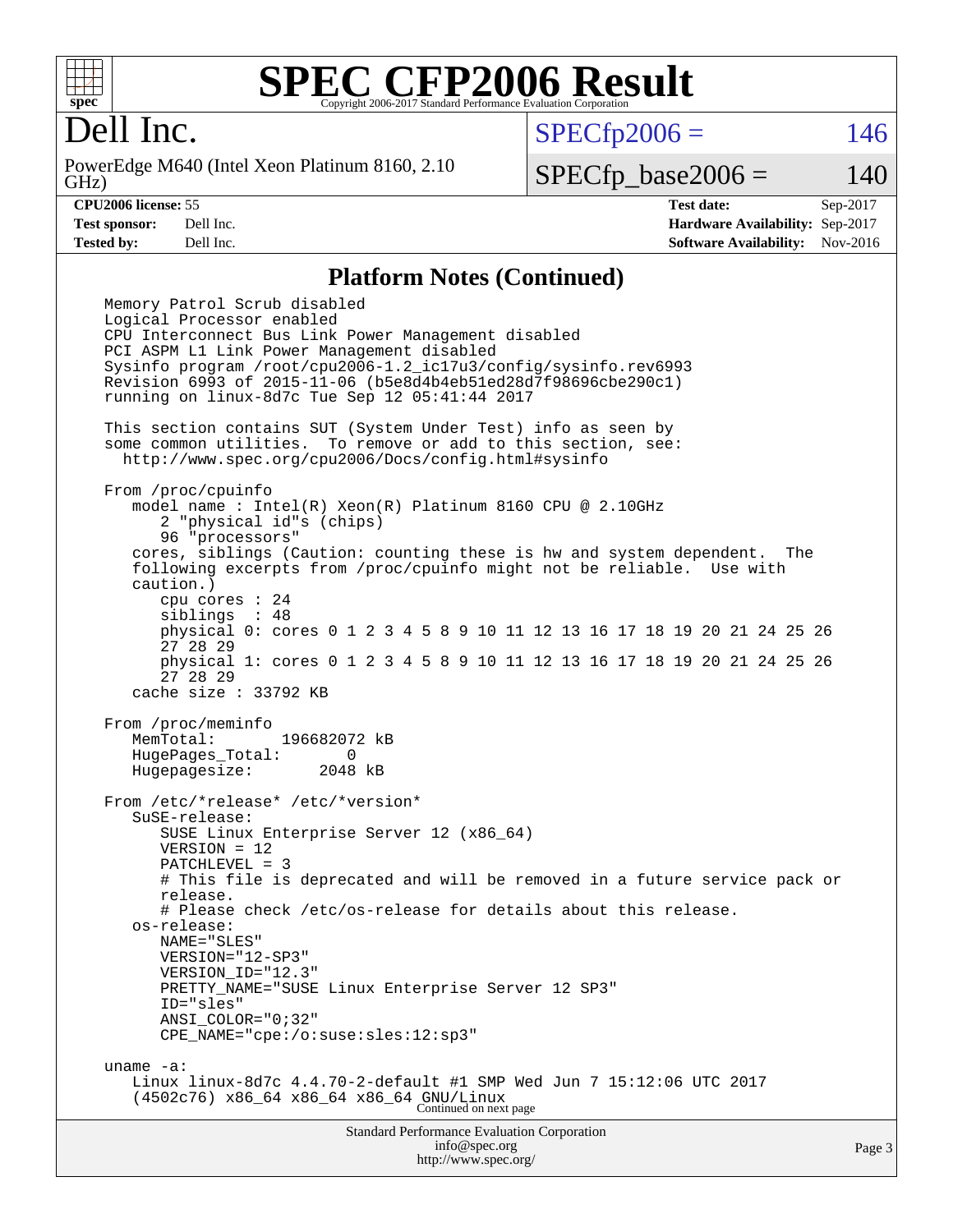

# Dell Inc.

GHz) PowerEdge M640 (Intel Xeon Platinum 8160, 2.10  $SPECTp2006 = 146$ 

### $SPECfp\_base2006 = 140$

**[CPU2006 license:](http://www.spec.org/auto/cpu2006/Docs/result-fields.html#CPU2006license)** 55 **[Test date:](http://www.spec.org/auto/cpu2006/Docs/result-fields.html#Testdate)** Sep-2017 **[Test sponsor:](http://www.spec.org/auto/cpu2006/Docs/result-fields.html#Testsponsor)** Dell Inc. **[Hardware Availability:](http://www.spec.org/auto/cpu2006/Docs/result-fields.html#HardwareAvailability)** Sep-2017 **[Tested by:](http://www.spec.org/auto/cpu2006/Docs/result-fields.html#Testedby)** Dell Inc. **[Software Availability:](http://www.spec.org/auto/cpu2006/Docs/result-fields.html#SoftwareAvailability)** Nov-2016

#### **[Platform Notes \(Continued\)](http://www.spec.org/auto/cpu2006/Docs/result-fields.html#PlatformNotes)**

run-level 3 Sep 12 01:10

SPEC is set to: /root/cpu2006-1.2\_ic17u3<br>Filesystem Type Size Used Avai Filesystem Type Size Used Avail Use% Mounted on<br>/dev/sda3 btrfs 855G 11G 845G 2% / btrfs 855G 11G 845G Additional information from dmidecode:

 Warning: Use caution when you interpret this section. The 'dmidecode' program reads system data which is "intended to allow hardware to be accurately determined", but the intent may not be met, as there are frequent changes to hardware, firmware, and the "DMTF SMBIOS" standard.

 BIOS Dell Inc. 1.0.0 08/10/2017 Memory: 12x 00AD00B300AD HMA82GR7AFR8N-VK 16 GB 2 rank 2666 MHz 4x Not Specified Not Specified

(End of data from sysinfo program)

#### **[General Notes](http://www.spec.org/auto/cpu2006/Docs/result-fields.html#GeneralNotes)**

Environment variables set by runspec before the start of the run: KMP\_AFFINITY = "granularity=fine,compact,1,0" LD\_LIBRARY\_PATH = "/root/cpu2006-1.2\_ic17u3/lib/ia32:/root/cpu2006-1.2\_ic17u3/lib/intel64:/root/cpu2006-1.2\_ic17u3/sh10.2" OMP NUM THREADS = "48"

 Binaries compiled on a system with 1x Intel Core i7-4790 CPU + 32GB RAM memory using Redhat Enterprise Linux 7.2 Transparent Huge Pages enabled by default. Filesystem page cache cleared with: shell invocation of 'sync; echo 3 > /proc/sys/vm/drop\_caches' prior to run

## **[Base Compiler Invocation](http://www.spec.org/auto/cpu2006/Docs/result-fields.html#BaseCompilerInvocation)**

[C benchmarks](http://www.spec.org/auto/cpu2006/Docs/result-fields.html#Cbenchmarks): [icc -m64](http://www.spec.org/cpu2006/results/res2017q4/cpu2006-20170918-49905.flags.html#user_CCbase_intel_icc_64bit_bda6cc9af1fdbb0edc3795bac97ada53)

[C++ benchmarks:](http://www.spec.org/auto/cpu2006/Docs/result-fields.html#CXXbenchmarks) [icpc -m64](http://www.spec.org/cpu2006/results/res2017q4/cpu2006-20170918-49905.flags.html#user_CXXbase_intel_icpc_64bit_fc66a5337ce925472a5c54ad6a0de310)

[Fortran benchmarks](http://www.spec.org/auto/cpu2006/Docs/result-fields.html#Fortranbenchmarks): [ifort -m64](http://www.spec.org/cpu2006/results/res2017q4/cpu2006-20170918-49905.flags.html#user_FCbase_intel_ifort_64bit_ee9d0fb25645d0210d97eb0527dcc06e)

[Benchmarks using both Fortran and C](http://www.spec.org/auto/cpu2006/Docs/result-fields.html#BenchmarksusingbothFortranandC): [icc -m64](http://www.spec.org/cpu2006/results/res2017q4/cpu2006-20170918-49905.flags.html#user_CC_FCbase_intel_icc_64bit_bda6cc9af1fdbb0edc3795bac97ada53) [ifort -m64](http://www.spec.org/cpu2006/results/res2017q4/cpu2006-20170918-49905.flags.html#user_CC_FCbase_intel_ifort_64bit_ee9d0fb25645d0210d97eb0527dcc06e)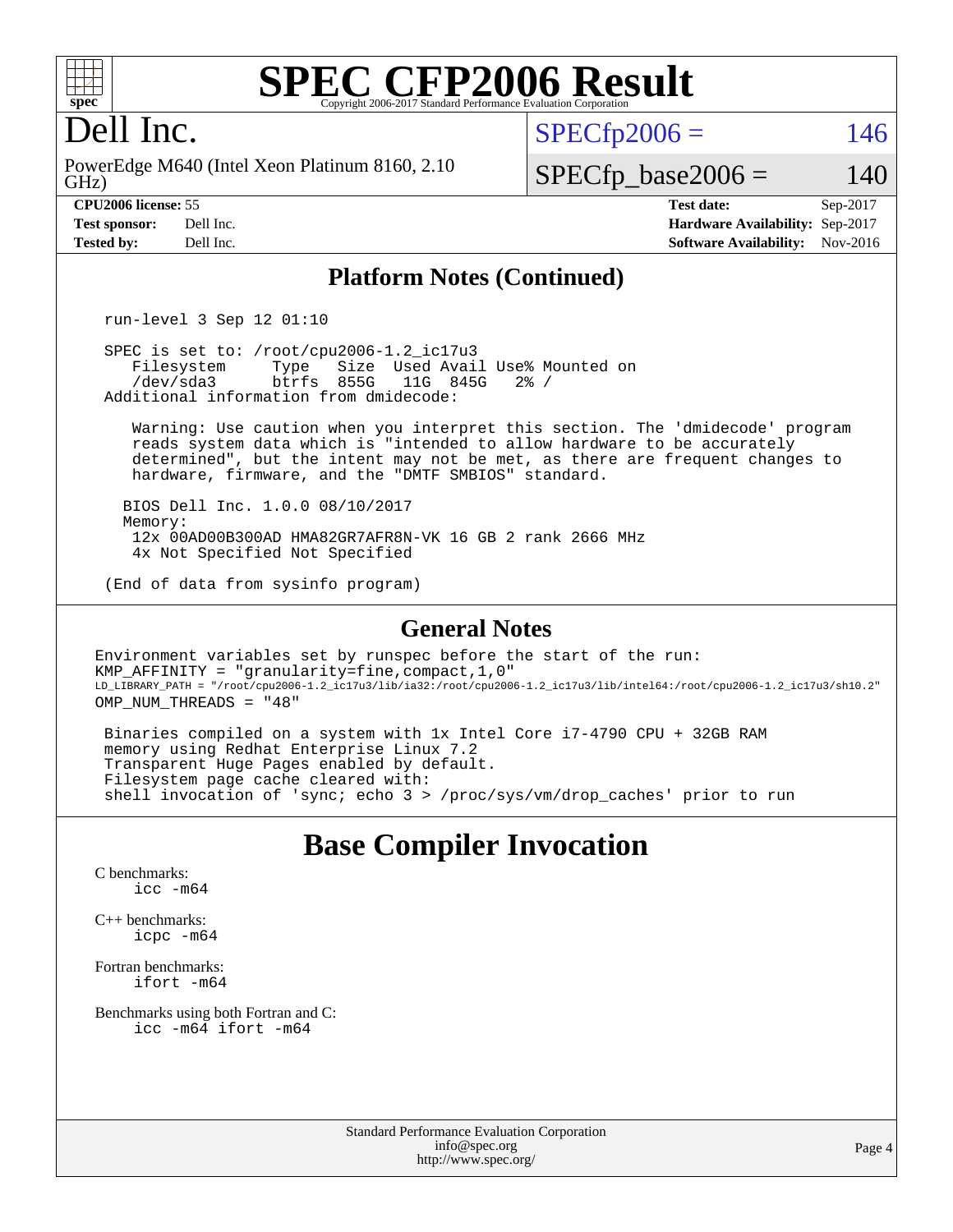

# Dell Inc.

GHz) PowerEdge M640 (Intel Xeon Platinum 8160, 2.10

 $SPECTp2006 = 146$ 

 $SPECfp\_base2006 = 140$ 

**[CPU2006 license:](http://www.spec.org/auto/cpu2006/Docs/result-fields.html#CPU2006license)** 55 **[Test date:](http://www.spec.org/auto/cpu2006/Docs/result-fields.html#Testdate)** Sep-2017 **[Test sponsor:](http://www.spec.org/auto/cpu2006/Docs/result-fields.html#Testsponsor)** Dell Inc. **[Hardware Availability:](http://www.spec.org/auto/cpu2006/Docs/result-fields.html#HardwareAvailability)** Sep-2017 **[Tested by:](http://www.spec.org/auto/cpu2006/Docs/result-fields.html#Testedby)** Dell Inc. **[Software Availability:](http://www.spec.org/auto/cpu2006/Docs/result-fields.html#SoftwareAvailability)** Nov-2016

## **[Base Portability Flags](http://www.spec.org/auto/cpu2006/Docs/result-fields.html#BasePortabilityFlags)**

|  | 410.bwaves: -DSPEC_CPU LP64                  |                                                                |
|--|----------------------------------------------|----------------------------------------------------------------|
|  | 416.gamess: -DSPEC_CPU_LP64                  |                                                                |
|  | 433.milc: -DSPEC CPU LP64                    |                                                                |
|  | 434.zeusmp: - DSPEC_CPU_LP64                 |                                                                |
|  | 435.gromacs: -DSPEC_CPU_LP64 -nofor_main     |                                                                |
|  | 436.cactusADM: - DSPEC CPU LP64 - nofor main |                                                                |
|  | 437.leslie3d: -DSPEC CPU LP64                |                                                                |
|  | 444.namd: - DSPEC_CPU LP64                   |                                                                |
|  | 447.dealII: -DSPEC CPU LP64                  |                                                                |
|  | 450.soplex: -DSPEC_CPU_LP64                  |                                                                |
|  | 453.povray: -DSPEC_CPU_LP64                  |                                                                |
|  | 454.calculix: - DSPEC CPU LP64 - nofor main  |                                                                |
|  | 459. GemsFDTD: - DSPEC CPU LP64              |                                                                |
|  | 465.tonto: - DSPEC CPU LP64                  |                                                                |
|  | 470.1bm: - DSPEC CPU LP64                    |                                                                |
|  |                                              | 481.wrf: -DSPEC CPU_LP64 -DSPEC_CPU_CASE_FLAG -DSPEC_CPU_LINUX |
|  | 482.sphinx3: -DSPEC CPU LP64                 |                                                                |
|  |                                              |                                                                |

### **[Base Optimization Flags](http://www.spec.org/auto/cpu2006/Docs/result-fields.html#BaseOptimizationFlags)**

[C benchmarks](http://www.spec.org/auto/cpu2006/Docs/result-fields.html#Cbenchmarks): [-xCORE-AVX2](http://www.spec.org/cpu2006/results/res2017q4/cpu2006-20170918-49905.flags.html#user_CCbase_f-xCORE-AVX2) [-ipo](http://www.spec.org/cpu2006/results/res2017q4/cpu2006-20170918-49905.flags.html#user_CCbase_f-ipo) [-O3](http://www.spec.org/cpu2006/results/res2017q4/cpu2006-20170918-49905.flags.html#user_CCbase_f-O3) [-no-prec-div](http://www.spec.org/cpu2006/results/res2017q4/cpu2006-20170918-49905.flags.html#user_CCbase_f-no-prec-div) [-parallel](http://www.spec.org/cpu2006/results/res2017q4/cpu2006-20170918-49905.flags.html#user_CCbase_f-parallel) [-qopt-prefetch](http://www.spec.org/cpu2006/results/res2017q4/cpu2006-20170918-49905.flags.html#user_CCbase_f-qopt-prefetch) [C++ benchmarks:](http://www.spec.org/auto/cpu2006/Docs/result-fields.html#CXXbenchmarks) [-xCORE-AVX2](http://www.spec.org/cpu2006/results/res2017q4/cpu2006-20170918-49905.flags.html#user_CXXbase_f-xCORE-AVX2) [-ipo](http://www.spec.org/cpu2006/results/res2017q4/cpu2006-20170918-49905.flags.html#user_CXXbase_f-ipo) [-O3](http://www.spec.org/cpu2006/results/res2017q4/cpu2006-20170918-49905.flags.html#user_CXXbase_f-O3) [-no-prec-div](http://www.spec.org/cpu2006/results/res2017q4/cpu2006-20170918-49905.flags.html#user_CXXbase_f-no-prec-div) [-qopt-prefetch](http://www.spec.org/cpu2006/results/res2017q4/cpu2006-20170918-49905.flags.html#user_CXXbase_f-qopt-prefetch) [Fortran benchmarks](http://www.spec.org/auto/cpu2006/Docs/result-fields.html#Fortranbenchmarks): [-xCORE-AVX2](http://www.spec.org/cpu2006/results/res2017q4/cpu2006-20170918-49905.flags.html#user_FCbase_f-xCORE-AVX2) [-ipo](http://www.spec.org/cpu2006/results/res2017q4/cpu2006-20170918-49905.flags.html#user_FCbase_f-ipo) [-O3](http://www.spec.org/cpu2006/results/res2017q4/cpu2006-20170918-49905.flags.html#user_FCbase_f-O3) [-no-prec-div](http://www.spec.org/cpu2006/results/res2017q4/cpu2006-20170918-49905.flags.html#user_FCbase_f-no-prec-div) [-parallel](http://www.spec.org/cpu2006/results/res2017q4/cpu2006-20170918-49905.flags.html#user_FCbase_f-parallel) [-qopt-prefetch](http://www.spec.org/cpu2006/results/res2017q4/cpu2006-20170918-49905.flags.html#user_FCbase_f-qopt-prefetch) [Benchmarks using both Fortran and C](http://www.spec.org/auto/cpu2006/Docs/result-fields.html#BenchmarksusingbothFortranandC): [-xCORE-AVX2](http://www.spec.org/cpu2006/results/res2017q4/cpu2006-20170918-49905.flags.html#user_CC_FCbase_f-xCORE-AVX2) [-ipo](http://www.spec.org/cpu2006/results/res2017q4/cpu2006-20170918-49905.flags.html#user_CC_FCbase_f-ipo) [-O3](http://www.spec.org/cpu2006/results/res2017q4/cpu2006-20170918-49905.flags.html#user_CC_FCbase_f-O3) [-no-prec-div](http://www.spec.org/cpu2006/results/res2017q4/cpu2006-20170918-49905.flags.html#user_CC_FCbase_f-no-prec-div) [-parallel](http://www.spec.org/cpu2006/results/res2017q4/cpu2006-20170918-49905.flags.html#user_CC_FCbase_f-parallel) [-qopt-prefetch](http://www.spec.org/cpu2006/results/res2017q4/cpu2006-20170918-49905.flags.html#user_CC_FCbase_f-qopt-prefetch)

## **[Peak Compiler Invocation](http://www.spec.org/auto/cpu2006/Docs/result-fields.html#PeakCompilerInvocation)**

[C benchmarks](http://www.spec.org/auto/cpu2006/Docs/result-fields.html#Cbenchmarks): [icc -m64](http://www.spec.org/cpu2006/results/res2017q4/cpu2006-20170918-49905.flags.html#user_CCpeak_intel_icc_64bit_bda6cc9af1fdbb0edc3795bac97ada53)

[C++ benchmarks:](http://www.spec.org/auto/cpu2006/Docs/result-fields.html#CXXbenchmarks) [icpc -m64](http://www.spec.org/cpu2006/results/res2017q4/cpu2006-20170918-49905.flags.html#user_CXXpeak_intel_icpc_64bit_fc66a5337ce925472a5c54ad6a0de310)

[Fortran benchmarks](http://www.spec.org/auto/cpu2006/Docs/result-fields.html#Fortranbenchmarks): [ifort -m64](http://www.spec.org/cpu2006/results/res2017q4/cpu2006-20170918-49905.flags.html#user_FCpeak_intel_ifort_64bit_ee9d0fb25645d0210d97eb0527dcc06e)

[Benchmarks using both Fortran and C](http://www.spec.org/auto/cpu2006/Docs/result-fields.html#BenchmarksusingbothFortranandC): [icc -m64](http://www.spec.org/cpu2006/results/res2017q4/cpu2006-20170918-49905.flags.html#user_CC_FCpeak_intel_icc_64bit_bda6cc9af1fdbb0edc3795bac97ada53) [ifort -m64](http://www.spec.org/cpu2006/results/res2017q4/cpu2006-20170918-49905.flags.html#user_CC_FCpeak_intel_ifort_64bit_ee9d0fb25645d0210d97eb0527dcc06e)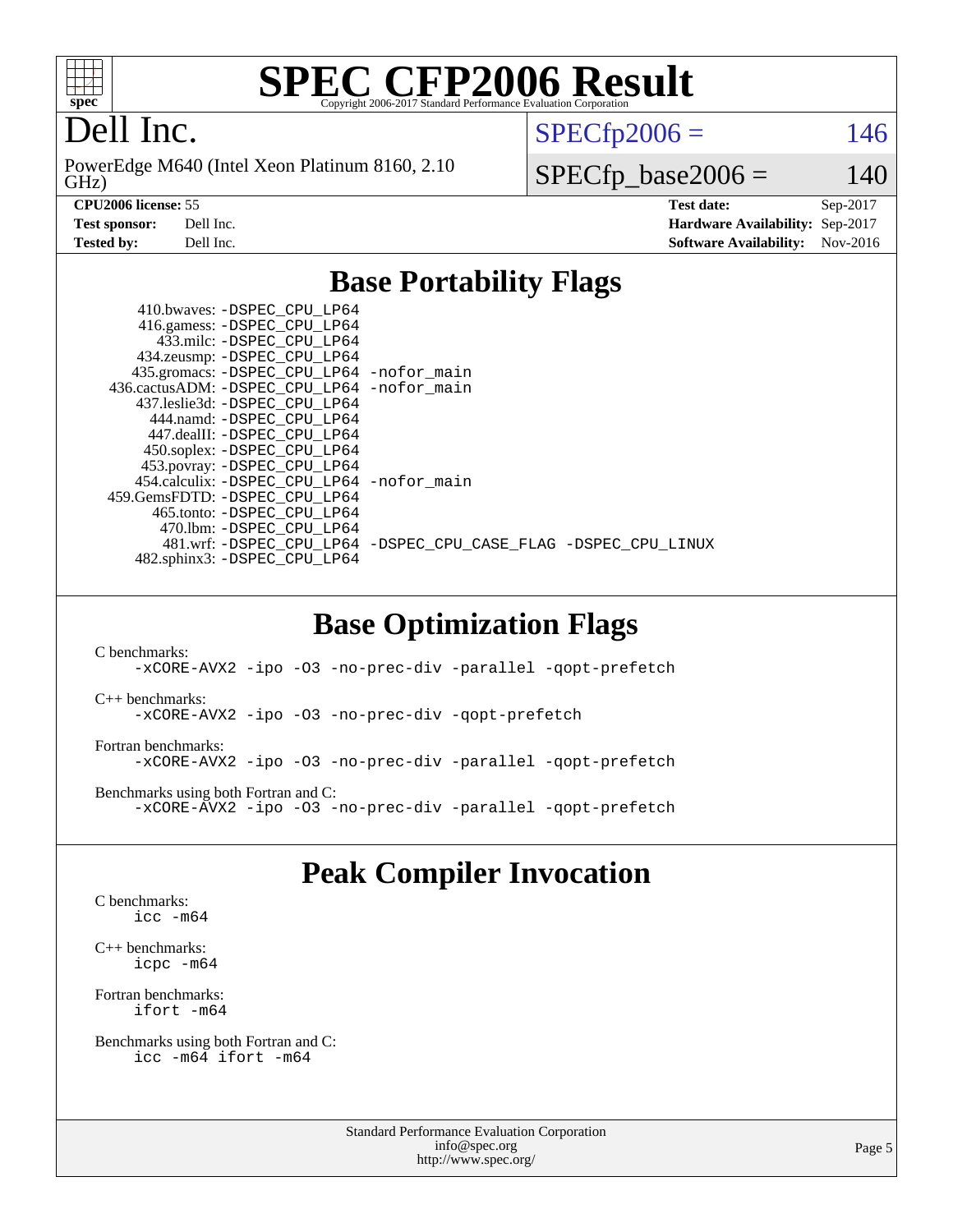

# Dell Inc.

GHz) PowerEdge M640 (Intel Xeon Platinum 8160, 2.10  $SPECTp2006 = 146$ 

**[Test sponsor:](http://www.spec.org/auto/cpu2006/Docs/result-fields.html#Testsponsor)** Dell Inc. **[Hardware Availability:](http://www.spec.org/auto/cpu2006/Docs/result-fields.html#HardwareAvailability)** Sep-2017 **[Tested by:](http://www.spec.org/auto/cpu2006/Docs/result-fields.html#Testedby)** Dell Inc. **[Software Availability:](http://www.spec.org/auto/cpu2006/Docs/result-fields.html#SoftwareAvailability)** Nov-2016

 $SPECfp\_base2006 = 140$ **[CPU2006 license:](http://www.spec.org/auto/cpu2006/Docs/result-fields.html#CPU2006license)** 55 **[Test date:](http://www.spec.org/auto/cpu2006/Docs/result-fields.html#Testdate)** Sep-2017

**[Peak Portability Flags](http://www.spec.org/auto/cpu2006/Docs/result-fields.html#PeakPortabilityFlags)**

Same as Base Portability Flags

# **[Peak Optimization Flags](http://www.spec.org/auto/cpu2006/Docs/result-fields.html#PeakOptimizationFlags)**

[C benchmarks](http://www.spec.org/auto/cpu2006/Docs/result-fields.html#Cbenchmarks):

433.milc: basepeak = yes

 $470$ .lbm: basepeak = yes

 $482$ .sphinx3: basepeak = yes

[C++ benchmarks:](http://www.spec.org/auto/cpu2006/Docs/result-fields.html#CXXbenchmarks)

```
 444.namd: -prof-gen(pass 1) -prof-use(pass 2) -xCORE-AVX2(pass 2)
      -par-num-threads=1-ipo-O3(pass 2)-no-prec-div(pass 2) -fno-alias -auto-ilp32
```
447.dealII: basepeak = yes

 $450$ .soplex: basepeak = yes

```
 453.povray: -prof-gen(pass 1) -prof-use(pass 2) -xCORE-AVX2(pass 2)
        -par-num-threads=1-ipo-O3(pass 2)-no-prec-div(pass 2) -unroll4 -ansi-alias
```
[Fortran benchmarks](http://www.spec.org/auto/cpu2006/Docs/result-fields.html#Fortranbenchmarks):

```
410.bwaves: basepeak = yes 416.gamess: -prof-gen(pass 1) -prof-use(pass 2) -xCORE-AVX2(pass 2)
           -par-num-threads=1-ipo-O3(pass 2)-no-prec-div(pass 2) -unroll2 -inline-level=0 -scalar-rep-
   434.zeusmp: basepeak = yes
  437.leslie3d: basepeak = yes
459.GemsFDTD: -prof-gen(pass 1) -prof-use(pass 2) -xCORE-AVX2(pass 2)
           -par-num-threads=1-ipo-O3(pass 2)-no-prec-div(pass 2) -unroll2 -inline-level=0
           -qopt-prefetch -parallel
    465.tonto: -prof-gen(pass 1) -prof-use(pass 2) -xCORE-AVX2(pass 2)
           -par-num-threads=1-ipo-O3(pass 2)-no-prec-div-inline-calloc-qopt-malloc-options=3
           -auto -unroll4
```
Continued on next page

```
Standard Performance Evaluation Corporation
            info@spec.org
          http://www.spec.org/
```